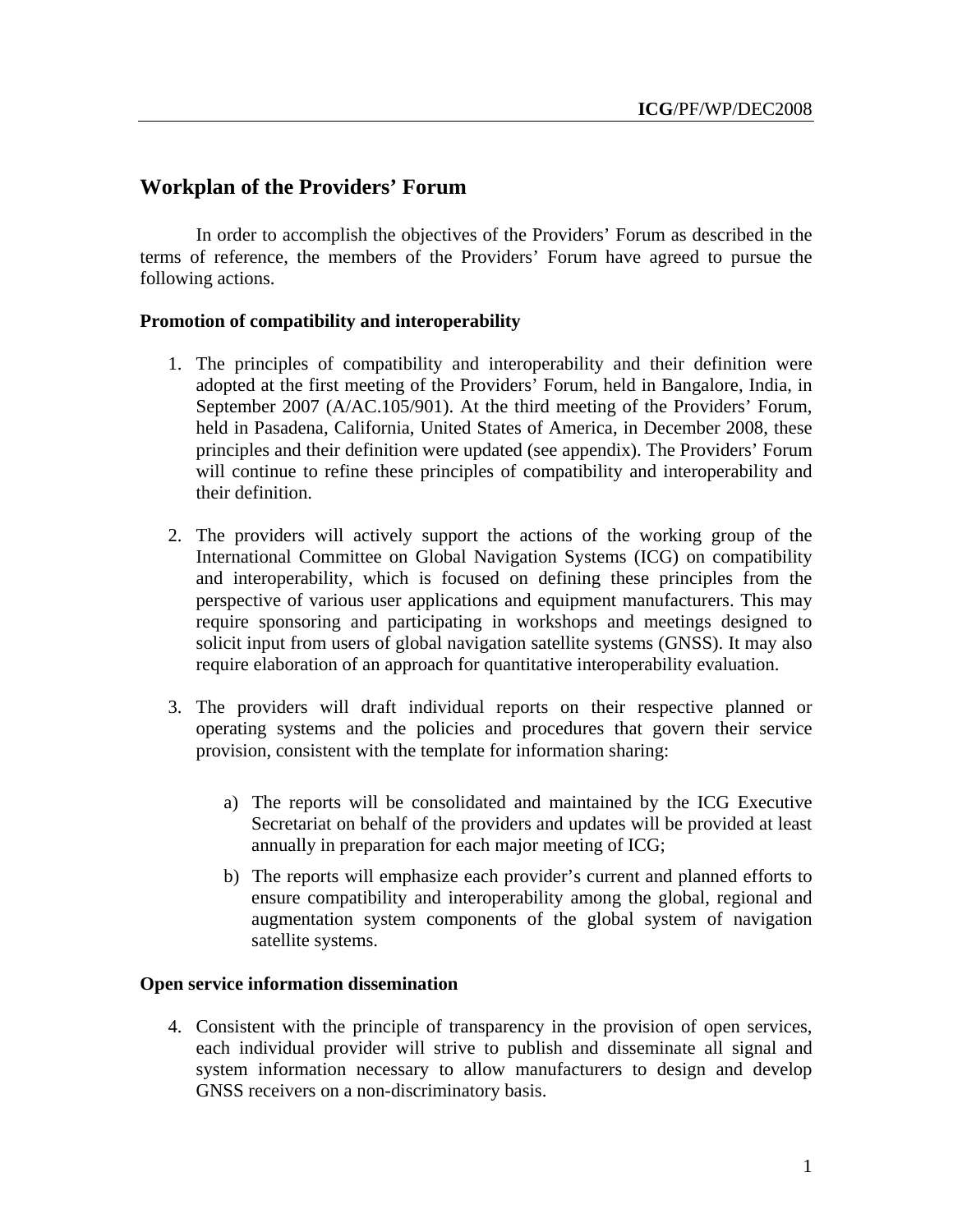5. Based on individual publication of open service signal information, the Providers' Forum will consider developing a template for sharing and disseminating information from individual GNSS open service signal specifications and service standards.

#### **Service performance monitoring**

- 6. Providers will consider the development and discussion of proposals to widely monitor the performance of their open signals and provide timely updates to users regarding critical performance characteristics such as timing accuracy, positioning accuracy and service availability.
- 7. These discussions should focus on potential cooperation in the development of the necessary ground infrastructure to monitor signal and service performance for open services, recognizing that the actual implementation of this infrastructure is subject to the budgetary limitations of each system provider, and the completion of provider-to-provider agreements as necessary and appropriate.

#### **Spectrum protection: interference detection and mitigation**

- 8. The Providers' Forum will pursue the protection of radio-navigation satellite services (RNSS) spectrum through appropriate domestic and international regulation. When necessary and appropriate, providers will share their views on RNSS spectrum issues and related agenda items under consideration by the International Telecommunication Union and its working parties.
- 9. In addition, the Providers' Forum will pursue the development of a strategy to detect and mitigate interference in GNSS worldwide by supporting the efforts of the ICG working group on compatibility and interoperability in this regard. This could lead to concrete proposals for detecting interference.
- 10. This workplan will be reviewed on an annual basis and revised as necessary in order to address important issues that require the attention and focus of system providers.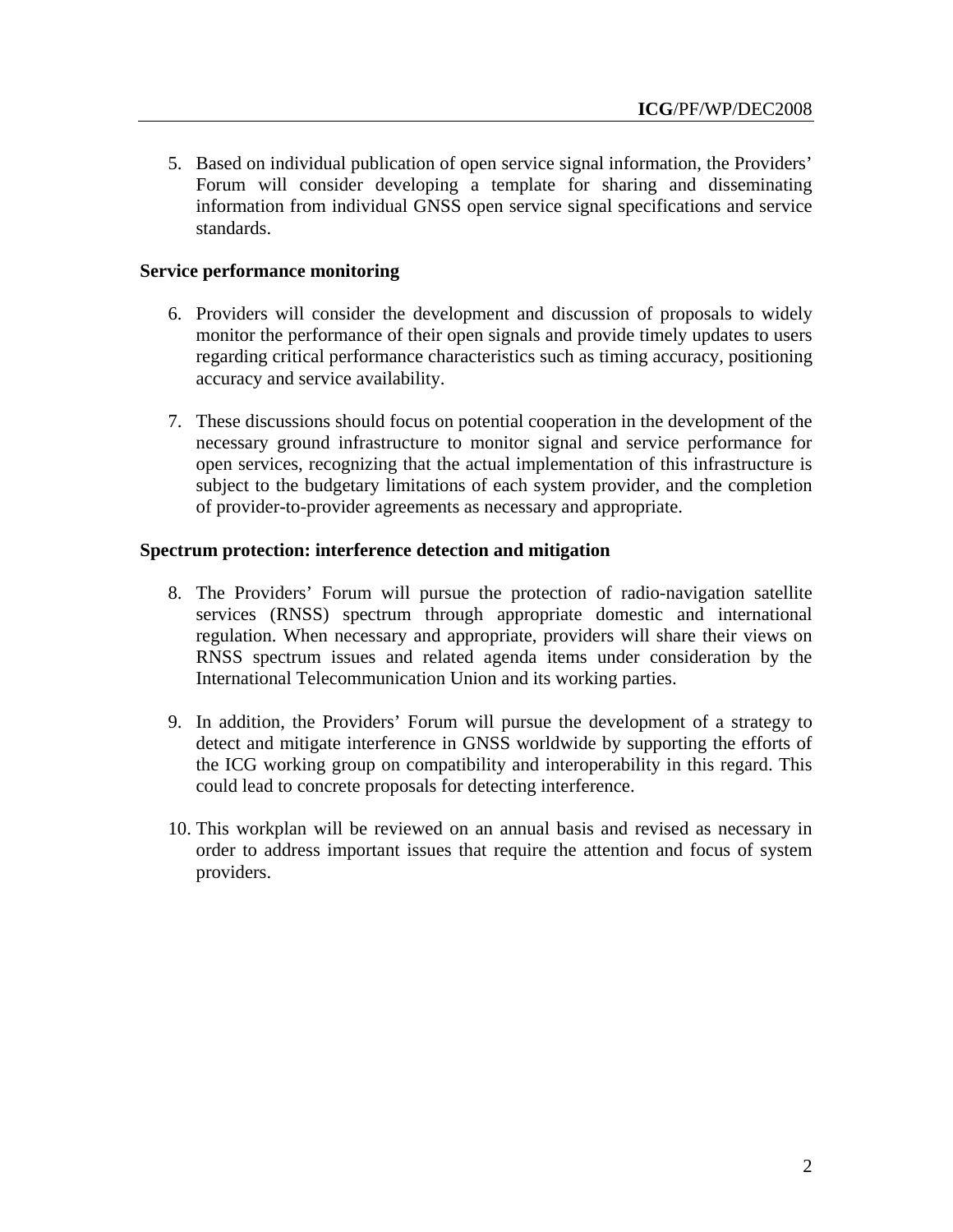## **Appendix**

## **Providers' Forum principles of compatibility and interoperability and their further definition**

Global and regional system providers agreed that at a minimum, all global navigation satellite systems (GNSS) signals and services must be compatible. To the maximum extent possible, open signals and services should also be interoperable, in order to maximize benefit to all GNSS users. For many applications, common carrier frequencies are essential to interoperability and commonality of other signal characteristics is desirable. In some cases, carrier frequency diversity may be preferable to improve performance. The Providers' Forum will continue to investigate the benefits of carrier frequency commonality and diversity, as well as of compatibility and interoperability, as these latter terms are defined below:

(a) *Interoperability* refers to the ability of global and regional navigation satellite systems and augmentations and the services they provide to be used together to provide better capabilities at the user level than would be achieved by relying solely on the open signals of one system:

- (i) Interoperability allows navigation with signals from different systems with minimal additional receiver cost or complexity;
- (ii) Multiple constellations broadcasting interoperable open signals will result in improved observed geometry, increasing end-user accuracy everywhere and improving service availability in environments where satellite visibility is often obscured;
- (iii) Geodetic reference frames realization and system time steerage standards should adhere to existing international standards to the maximum extent practical;
- (iv) Any additional solutions to improve interoperability should be encouraged.

(b) *Compatibility* refers to the ability of global and regional navigation satellite systems and augmentations to be used separately or together without causing unacceptable interference and/or other harm to an individual system and/or service:

(i) The International Telecommunication Union provides a framework for discussions on radiofrequency compatibility. Radiofrequency